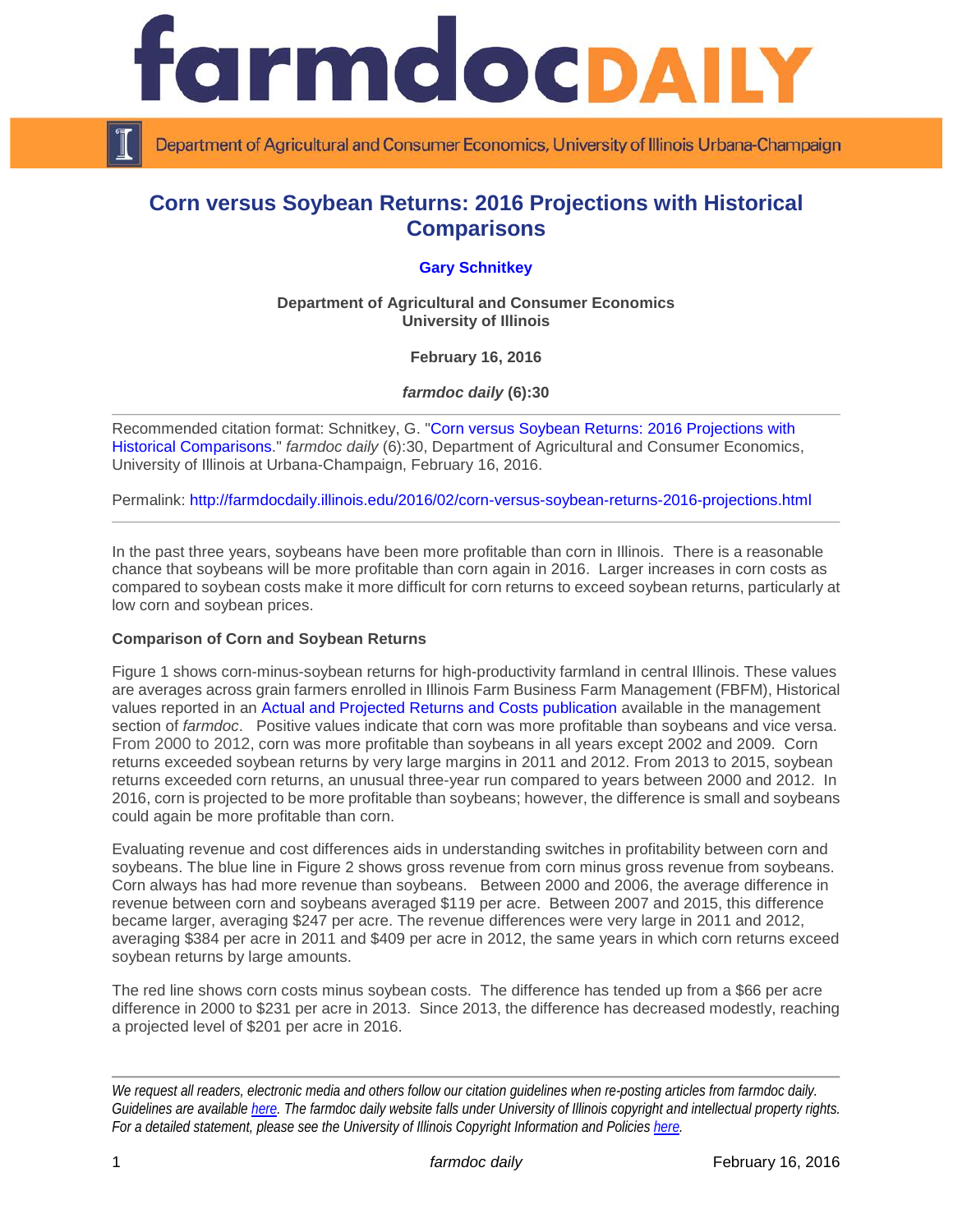

Most of the cost difference between corn and soybeans comes in direct costs: fertilizer, pesticides, seed, drying, storage, and crop insurance. In 2000, direct costs accounted for 81% of the total cost difference between corn and soybeans. This percentage has grown over time, reaching 94% in 2013. As documented elsewhere, non-land costs roughly doubled between 2006 and 2013 (see *farmdoc daily*, [September 1, 2015\)](http://farmdocdaily.illinois.edu/2015/09/cutting-100-per-acre-in-costs-corn-soybeans.html). Corn costs increased more than soybeans costs leading to these larger difference between corn and soybeans. Of the direct costs, the categories having the largest influence on differences are nitrogen fertilizer and seed costs.

Corn is more profitable than soybeans when the revenue difference line exceeds the cost difference line in Figure 2. As also illustrated in Figure 1, soybeans have been more profitable than corn in 2013, 2014, and 2015. The increase in the cost difference has contributed to soybeans being more profitable than corn. Also contributing are lower commodity prices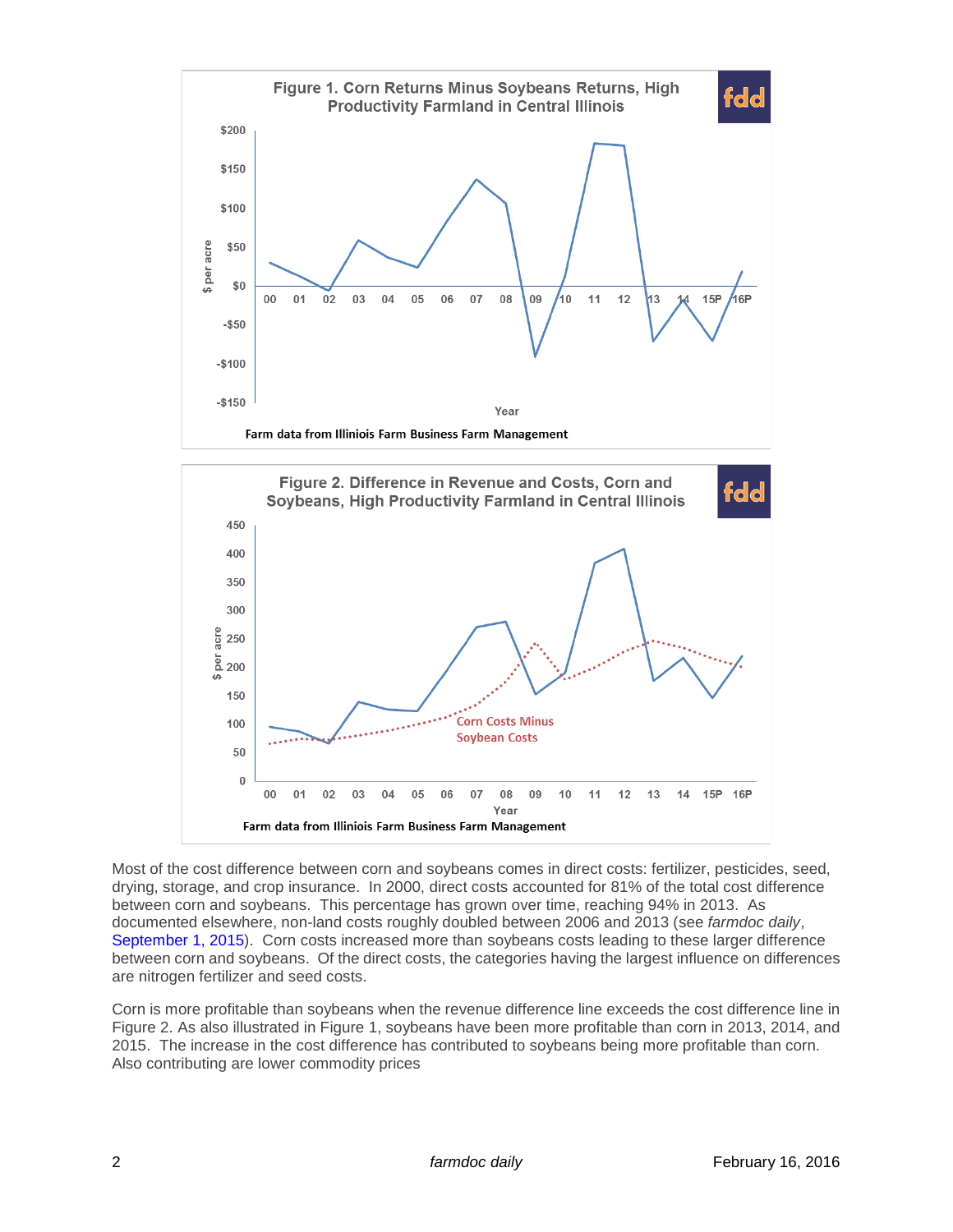#### **Decline Prices Impacts on Revenue Differences between Corn and Soybeans**

Decreases in commodity prices make it more difficult for corn revenue to exceed soybean revenue by a wide enough margin to cover the cost differences, as is illustrated in Table 1. Panel A calculates a difference in crop revenue between corn and soybeans. Yields used are 200 bushels for corn and 61 bushels per acre for soybean. The corn yield is 3.28 times the soybean yield, the historical relationship in central Illinois. Prices are set at \$4.50 per bushel for corn and \$10.50 for soybeans, giving a soybean-to-corn price ratio of 2.33. At this yield and price combination, the difference in crop revenue between corn and soybeans is \$259 per acre.

|                                            | Yield   | Price <sup>1</sup> | Revenue |
|--------------------------------------------|---------|--------------------|---------|
|                                            |         |                    |         |
| Panel A. Prices Near Long-Run Expectations |         |                    |         |
|                                            | bu/acre | $$$ /bu            | \$/acre |
| Corn                                       | 200     | 4.50               | 900     |
| Soybeans                                   | 61      | 10.50              | 641     |
|                                            |         | <b>Difference</b>  | 259     |
| Panel B. Expected prices for 2016.         |         |                    |         |
| Corn                                       | 200     | 3.80               | 760     |
| Soybeans                                   | 61      | 8.87               | 541     |
|                                            |         | <b>Difference</b>  | 219     |

Panel B shows the revenue difference calculation for \$3.80 corn and \$8.87 soybeans. These prices are near 2016 expectations and have the same soybean-to-corn price ratio as in Panel A of 2.33 (2.33 soybean-to-corn price ratio = \$8.87 soybean price / \$3.80 corn price). At these prices, the difference in corn and soybean revenue is \$219 per acre, considerably below the \$259 level at a \$4.50 corn price and \$10.50 soybean price.

Central Illinois is in the heart of the corn-belt and has higher corn yields relative to soybean yields than many other regions. Its profit advantage in growing corn over soybeans tends to be larger than other regions. Figure 3 shows historic corn-minus-soybean returns for four regions of Illinois. Note that all regions have the same trends over time. In 2016, soybeans are projected to be more profitable than corn in northern and southern Illinois.